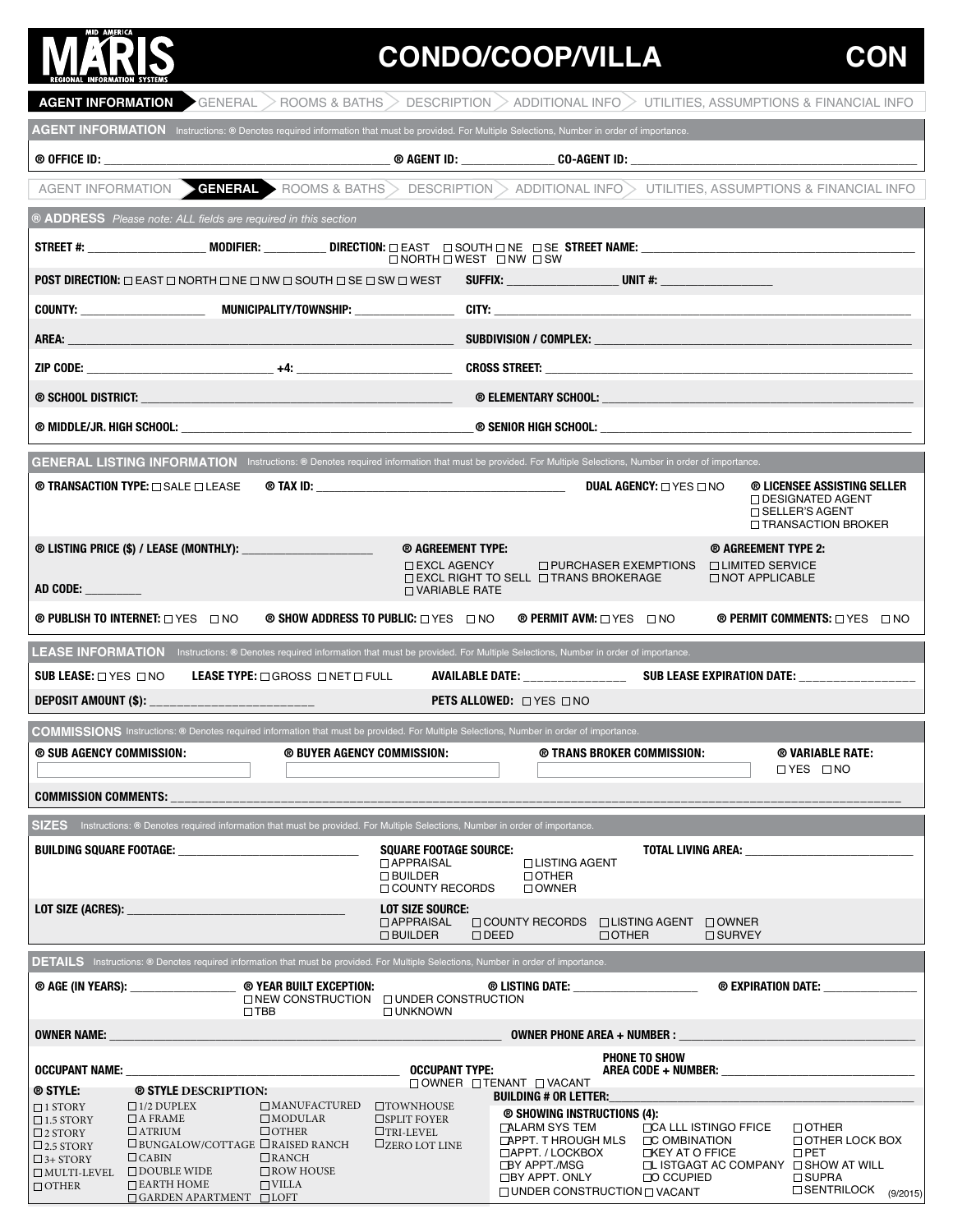| ® TAXES PAID (\$): | ® TAX YEAR:                                                                                                                                          | CONDO FEE (\$):                         |
|--------------------|------------------------------------------------------------------------------------------------------------------------------------------------------|-----------------------------------------|
|                    | <b>DETAILS CONTINUED</b> Instructions: ® Denotes required information that must be provided. For Multiple Selections, Number in order of importance. |                                         |
|                    | AGENT INFORMATION <b>CENERAL</b> ROOMS & BATHS DESCRIPTION<br>$>$ ADDITIONAL INFO $>$                                                                | UTILITIES, ASSUMPTIONS & FINANCIAL INFO |
|                    | MID-AMERICA REGIONAL INFORMATION SYSTEMS, INC.                                                                                                       | (CON) Page 2                            |

| AGENT INFORMATION                                                                                                                                                                           |                                                                                                                                                                         | GENERAL > ROOMS & BATHS >                                                                                                                                                                                                                                                                                  |                                                          | DESCRIPTION $>$ ADDITIONAL INFO $>$ UTILITIES. ASSUMPTIONS & FINANCIAL INFO                                                                                                             |
|---------------------------------------------------------------------------------------------------------------------------------------------------------------------------------------------|-------------------------------------------------------------------------------------------------------------------------------------------------------------------------|------------------------------------------------------------------------------------------------------------------------------------------------------------------------------------------------------------------------------------------------------------------------------------------------------------|----------------------------------------------------------|-----------------------------------------------------------------------------------------------------------------------------------------------------------------------------------------|
|                                                                                                                                                                                             | ® ROOMS & BATHS Please note: ALL fields are required in this section                                                                                                    |                                                                                                                                                                                                                                                                                                            |                                                          |                                                                                                                                                                                         |
| ® MAIN                                                                                                                                                                                      |                                                                                                                                                                         | @# OF ROOMS: _____________ @ UPPER BEDROOMS: _____________ @ UPPER FULL BATHS: _____________ @ MEIN BEDROOMS: _____________ @ MAIN BEDROOMS: __________                                                                                                                                                    | ® LOWER                                                  | ® LOWER                                                                                                                                                                                 |
|                                                                                                                                                                                             |                                                                                                                                                                         |                                                                                                                                                                                                                                                                                                            |                                                          | HALF BATHS: THE STATE OF THE STATE OF THE STATE OF THE STATE OF THE STATE OF THE STATE OF THE STATE OF THE STA                                                                          |
| <b>ROOM TYPE:</b><br>$\Box$ BATHROOM<br>$\Box$ BEDROOM<br>$\Box$ BKFST ROOM<br>$\Box$ DEN<br>$\Box$ DINING ROOM $\Box$ OTHER<br>$\Box$ FAMILY ROOM<br>$\Box$ GREAT ROOM<br>$\Box$ HEARTH    | $\Box$ KITCHEN<br>□ LIVING ROOM<br><b>LAUNDRY ROOM</b><br>□ MASTER BEDROOM<br>□ RECREATION ROOM<br>□ SITTING ROOM<br>□ STORAGE                                          | BEDROOMS · BATHROOMS · TOTAL FULL BATHS · TOTAL HALF BATHS:<br>ROOM LENGTH: _________<br>ROOM WIDTH: And the state of the state of the state of the state of the state of the state of the state of the<br>ROOM LEVEL: $\square$ L $\square$ M $\square$ U                                                 | <b>WINDOW COVERING:</b><br>$\Box$ NONE<br>$\Box$ SOME    | <b>FLOOR COVERING:</b><br>$\Box$ CARPETING<br>□ PARQUET<br>$\Box$ CERAMIC TILE $\Box$ VINYL<br>$\Box$ LAMINATE<br>$\square$ WOOD<br>$\Box$ MARBLE<br>□ WOOD VENEER<br>$\Box$ OTHER      |
| <b>ROOM TYPE:</b><br>$\Box$ BATHROOM                                                                                                                                                        | $\Box$ KITCHEN                                                                                                                                                          | BEDROOMS · BATHROOMS · TOTAL FULL BATHS · TOTAL HALF BATHS:<br>ROOM LENGTH: _________                                                                                                                                                                                                                      | <b>WINDOW COVERING:</b><br>$\square$ NONE                | <b>FLOOR COVERING:</b><br>$\Box$ CARPETING<br>□ PARQUET                                                                                                                                 |
| $\square$ BEDROOM<br>$\Box$ BKFST ROOM<br>$\Box$ DEN<br>$\Box$ DINING ROOM $\Box$ OTHER<br>$\Box$ FAMILY ROOM<br>$\Box$ HEARTH                                                              | $\Box$ LIVING ROOM<br>□ LAUNDRY ROOM<br>□ MASTER BEDROOM<br>$\Box$ RECREATION ROOM<br>$\Box$ GREAT ROOM $\Box$ SITTING ROOM<br>$\Box$ STORAGE                           | ROOM WIDTH: And the state of the state of the state of the state of the state of the state of the state of the<br><b>ROOM LEVEL:</b> $\Box$ L $\Box$ M $\Box$ U                                                                                                                                            | $\square$ SOME                                           | $\Box$ CERAMIC TILE $\Box$ VINYL<br>$\Box$ LAMINATE<br>$\square$ WOOD<br>□ WOOD VENEER<br>$\Box$ MARBLE<br>$\Box$ OTHER                                                                 |
| <b>ROOM TYPE:</b>                                                                                                                                                                           |                                                                                                                                                                         | BEDROOMS · BATHROOMS · TOTAL FULL BATHS · TOTAL HALF BATHS:                                                                                                                                                                                                                                                | <b>WINDOW COVERING:</b>                                  | <b>FLOOR COVERING:</b>                                                                                                                                                                  |
| $\Box$ BATHROOM<br>$\square$ BEDROOM<br>□ BKFST ROOM<br>$\Box$ DEN<br>$\Box$ DINING ROOM $\Box$ OTHER<br>$\Box$ FAMILY ROOM<br>$\Box$ GREAT ROOM<br>$\Box$ HEARTH                           | $\Box$ KITCHEN<br>$\Box$ LIVING ROOM<br>□ LAUNDRY ROOM<br>□ MASTER BEDROOM<br>$\Box$ RECREATION ROOM<br>$\Box$ SITTING ROOM<br>$\Box$ STORAGE                           | ROOM LENGTH: _________<br>ROOM WIDTH:<br><b>ROOM LEVEL:</b> $\Box$ L $\Box$ M $\Box$ U                                                                                                                                                                                                                     | $\Box$ NONE<br>$\square$ SOME                            | $\Box$ CARPETING<br>□ PARQUET<br>$\Box$ CERAMIC TILE $\Box$ VINYL<br><b>LAMINATE</b><br>$\square$ WOOD<br>□ WOOD VENEER<br>$\Box$ MARBLE<br>$\Box$ OTHER                                |
|                                                                                                                                                                                             |                                                                                                                                                                         | BEDROOMS · BATHROOMS · TOTAL FULL BATHS · TOTAL HALF BATHS:                                                                                                                                                                                                                                                |                                                          |                                                                                                                                                                                         |
| <b>ROOM TYPE:</b><br>$\Box$ BATHROOM<br>$\square$ BEDROOM<br>$\Box$ BKFST ROOM<br>$\Box$ DEN<br>$\Box$ DINING ROOM $\Box$ OTHER<br>$\Box$ FAMILY ROOM<br>$\Box$ GREAT ROOM<br>$\Box$ HEARTH | $\Box$ KITCHEN<br>$\Box$ LIVING ROOM<br>□ LAUNDRY ROOM<br>□ MASTER BEDROOM<br>□ RECREATION ROOM<br>□ SITTING ROOM<br>$\Box$ STORAGE                                     | ROOM LENGTH: __________<br>ROOM WIDTH: And the state of the state of the state of the state of the state of the state of the state of the state of the state of the state of the state of the state of the state of the state of the state of the state o<br><b>ROOM LEVEL:</b> $\Box$ L $\Box$ M $\Box$ U | <b>WINDOW COVERING:</b><br>$\Box$ NONE<br>$\square$ SOME | <b>FLOOR COVERING:</b><br>$\Box$ CARPETING<br><b>D</b> PARQUET<br>□ CERAMIC TILE □ VINYL<br>$\Box$ LAMINATE<br>$\square$ WOOD<br>$\Box$ MARBLE<br>□ WOOD VENEER<br>$\Box$ OTHER         |
|                                                                                                                                                                                             |                                                                                                                                                                         | BEDROOMS · BATHROOMS · TOTAL FULL BATHS · TOTAL HALF BATHS:                                                                                                                                                                                                                                                |                                                          |                                                                                                                                                                                         |
| <b>ROOM TYPE:</b><br>$\Box$ BATHROOM<br>$\Box$ BEDROOM<br>$\Box$ BKFST ROOM<br>$\Box$ DEN<br>□ DINING ROOM<br>$\Box$ FAMILY ROOM<br>$\Box$ GREAT ROOM<br>$\Box$ HEARTH                      | $\Box$ KITCHEN<br>$\Box$ LIVING ROOM<br>□ LAUNDRY ROOM<br>$\Box$ MASTER BEDROOM<br>$\Box$ OTHER<br>□ RECREATION ROOM<br>$\Box$ SITTING ROOM<br>$\Box$ STORAGE           | <b>ROOM LENGTH:</b><br>ROOM WIDTH:<br><b>ROOM LEVEL:</b> $\square$ L $\square$ M $\square$ U                                                                                                                                                                                                               | <b>WINDOW COVERING:</b><br>$\Box$ NONE<br>$\square$ SOME | <b>FLOOR COVERING:</b><br>$\Box$ CARPETING<br>□ PARQUET<br>$\Box$ CERAMIC TILE $\Box$ VINYL<br>$\Box$ LAMINATE<br>$\square$ WOOD<br>$\Box$ MARBLE<br>$\Box$ WOOD VENEER<br>$\Box$ OTHER |
|                                                                                                                                                                                             |                                                                                                                                                                         | BEDROOMS · BATHROOMS · TOTAL FULL BATHS · TOTAL HALF BATHS:                                                                                                                                                                                                                                                |                                                          |                                                                                                                                                                                         |
| <b>ROOM TYPE:</b><br>$\Box$ BATHROOM<br>$\Box$ BEDROOM<br>$\Box$ BKFST ROOM<br>$\Box$ DEN<br>$\Box$ DINING ROOM<br>$\Box$ FAMILY ROOM<br>$\Box$ GREAT ROOM<br>$\Box$ HEARTH                 | $\Box$ KITCHEN<br>$\Box$ LIVING ROOM<br>$\Box$ LAUNDRY ROOM<br>$\Box$ MASTER BEDROOM<br>$\Box$ OTHER<br>$\Box$ RECREATION ROOM<br>$\Box$ SITTING ROOM<br>$\Box$ STORAGE | <b>ROOM LENGTH:</b><br>ROOM WIDTH:<br><b>ROOM LEVEL:</b> $\square$ L $\square$ M $\square$ U                                                                                                                                                                                                               | <b>WINDOW COVERING:</b><br>$\Box$ NONE<br>$\square$ SOME | <b>FLOOR COVERING:</b><br><b>CARPETING</b><br>□ PARQUET<br>$\Box$ CERAMIC TILE $\Box$ VINYL<br>$\Box$ LAMINATE<br>$\square$ WOOD<br>$\Box$ MARBLE<br>$\Box$ WOOD VENEER<br>$\Box$ OTHER |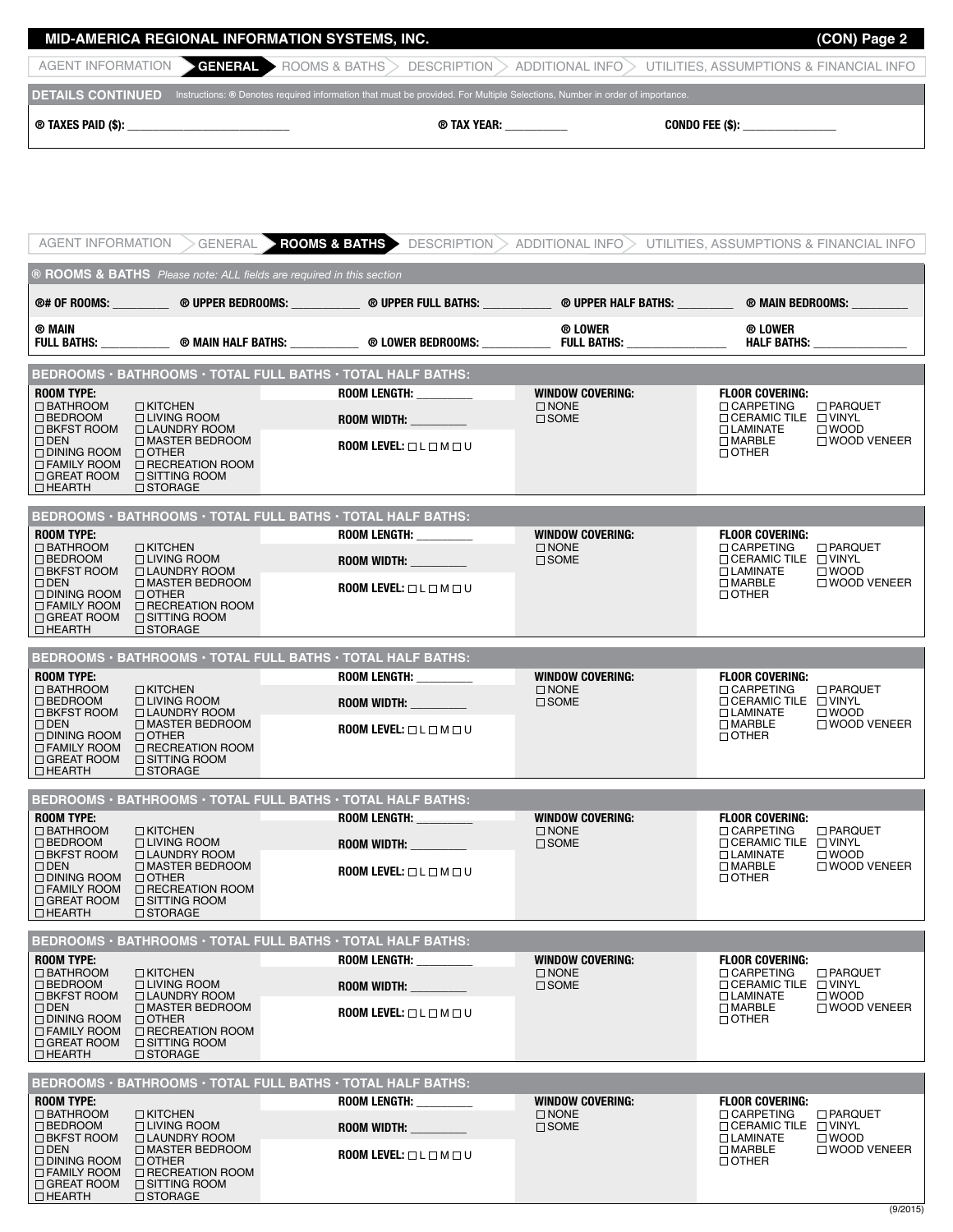## **MID-AMERICA REGIONAL INFORMATION SYSTEMS, INC. (CON) Page 3**

| <b>AGENT INFORMATION</b>                                                                                                                                                                                                                                                                                                                                                                                       |                                                                                                                                                                                                                                                                              | $GENERAL >$ ROOMS & BATHS $\geq$                                                                                                                                                                                                                                                                                                |             |                                                                                                                                                                                                                                                                                                                                                            |                                                                                      |                                                                                                                                                                                                                                                                                                                                                                            |                               | <b>DESCRIPTION &gt;</b> ADDITIONAL INFO > UTILITIES, ASSUMPTIONS & FINANCIAL INFO                                                                                                                                                                                                |
|----------------------------------------------------------------------------------------------------------------------------------------------------------------------------------------------------------------------------------------------------------------------------------------------------------------------------------------------------------------------------------------------------------------|------------------------------------------------------------------------------------------------------------------------------------------------------------------------------------------------------------------------------------------------------------------------------|---------------------------------------------------------------------------------------------------------------------------------------------------------------------------------------------------------------------------------------------------------------------------------------------------------------------------------|-------------|------------------------------------------------------------------------------------------------------------------------------------------------------------------------------------------------------------------------------------------------------------------------------------------------------------------------------------------------------------|--------------------------------------------------------------------------------------|----------------------------------------------------------------------------------------------------------------------------------------------------------------------------------------------------------------------------------------------------------------------------------------------------------------------------------------------------------------------------|-------------------------------|----------------------------------------------------------------------------------------------------------------------------------------------------------------------------------------------------------------------------------------------------------------------------------|
| <b>DESCRIPTION:</b> Instructions: ® Denotes required information that must be provided. For Multiple Selections, Number in order of importance.                                                                                                                                                                                                                                                                |                                                                                                                                                                                                                                                                              |                                                                                                                                                                                                                                                                                                                                 |             |                                                                                                                                                                                                                                                                                                                                                            |                                                                                      |                                                                                                                                                                                                                                                                                                                                                                            |                               |                                                                                                                                                                                                                                                                                  |
| ® TYPE:<br>□ APARTMENT COMPLEX<br>$\Box$ CLUSTER<br>$\Box$ CITY<br>$\Box$ CONDO<br>□ COOPERATIVE<br>$\Box$ OTHER<br>$\square$ PUD<br>□ TIME-SHARING<br>$\Box$ VILLA                                                                                                                                                                                                                                            | $@$ Location (6):<br>□ BUSINESS PARK<br>□ CORNER LOCATION<br>$\Box$ DETACHED<br>$\Box$ DOWNTOWN<br>$\square$ END UNIT<br>$\Box$ GROUND LEVEL<br>$\Box$ HIGH TRAFFIC<br>$\Box$ INDUSTRIAL PARK                                                                                | $\Box$ INTERIOR UNIT<br><b>LOWER LEVEL</b><br>$\Box$ OTHER<br><b>O RETAIL CENTER</b><br>$\Box$ RURAL<br>$\Box$ SHOPPING MALL<br>$\Box$ SUBURBAN<br>$\Box$ HWY/INTERSTATE FRNTG $\Box$ UPPER LEVEL                                                                                                                               |             | <b>BUILDING STYLE</b><br>$\Box$ INDUSTRIAL AREA $\Box$ APARTMENT STYLE<br>□ HIGH-RISE-4+ STORIES<br>□ MID-RISE 3 OR 4 STORIES<br>$\Box$ RANCH/2 STORY                                                                                                                                                                                                      |                                                                                      | <b>@#EFFICIENCY</b><br>$\Box$ YES $\Box$ NO                                                                                                                                                                                                                                                                                                                                |                               | ® TOTAL # OF<br>UNITS IN COMPLEX: _______                                                                                                                                                                                                                                        |
| <b>ARCHITECTURE (6):</b><br><b>COLONIAL</b><br>$\Box$ HISTORIC<br>□ CONTEMPORARY                                                                                                                                                                                                                                                                                                                               | □ NEW CONSTRUCTION                                                                                                                                                                                                                                                           | $\Box$ OTHER<br><b>TRADITIONAL</b>                                                                                                                                                                                                                                                                                              |             | <b>@#GARAGE SPACES:</b> ____________<br>GARAGE DIMENSIONS: ____________________________                                                                                                                                                                                                                                                                    |                                                                                      |                                                                                                                                                                                                                                                                                                                                                                            |                               | <b>@#CARPORT SPACES:</b> ___________                                                                                                                                                                                                                                             |
| ® PARKING DESC. (8):<br>$\Box$ ACCESSIBLE PARKING<br>$\Box$ ADDITIONAL PARKING<br>$\Box$ ASSIGNED/1 SPACE<br>$\Box$ ASSIGNED/2 SPACES<br>$\Box$ ATTACHED GARAGE<br>□ BASEMENT/TUCK-UNDER<br>$\Box$ COVERED<br><b>DETACHED</b><br>$\Box$ GARAGE DOOR OPENER<br>$\Box$ GUEST PARKING<br>$\Box$ NONE<br>□ OFF STREET<br>$\Box$ SECURITY PARKING<br>□ SHARED UNDERGROUND<br>$\Box$ STREET ONLY<br>□ STORAGE/LOCKER | <b>® BASEMENT DESCRIPTION (8):</b><br>$\Box$ 8 FT + POUR<br>$\Box$ BATHROOM IN LL<br>$\Box$ CELLAR<br>□ CONCRETE BLOCK<br>$\square$ FULL<br>$\Box$ NONE<br><b>D PARTIALLY FINISHED</b><br>$\Box$ PARTIAL<br>□ POURED CONCRETE<br>□ REC/FAMILY AREA<br>□ ROUGHED-IN FIREPLACE | □ ROUGHED-IN BATH<br>$\Box$ SLAB<br>$\Box$ SLEEPING AREA<br>□ SPACE/CRAWL<br>OR OTHER<br>□ SUMP PIT/PUMP<br>□ STONE/ROCK<br>□ STORAGE/LOCKER<br>$\Box$ UNFINISHED<br>□ WALK-OUT                                                                                                                                                 |             | <b>NUMBER OF</b><br>FIREPLACES:                                                                                                                                                                                                                                                                                                                            | <b>FIREPLACE</b><br>$\Box$ GAS<br>$\Box$ INSERT<br>$\Box$ NONE                       | DESCRIPTION (4):<br>□ CIRCULATING BLOWER<br><b>DELECTRIC</b><br>□ FREESTANDING/STOVE<br><b>ID FULL MASONRY</b><br>□ GAS STARTER FIREPLC<br>□ NON FUNCTIONAL<br>□ WOODBURNING FIREPLC                                                                                                                                                                                       |                               | <b>FIREPLACE</b><br>LOGATION (5):<br>□ BASEMENT<br>$\square$ BEDROOM<br>DEN/LIBRARY<br>$\Box$ DINING ROOM<br>$\Box$ FAMILY ROOM<br>□ GRAND ENTRY HALL<br>$\Box$ GREAT ROOM<br>□ HEARTH ROOM<br><b>DKITCHEN</b><br>□ LIVING ROOM<br>□ MASTER BEDROOM<br>$\Box$ NONE               |
| <b>LOT DIMENSIONS:</b><br><b>CONSTRUCTION (5):</b><br>□ ALUMINUM SIDING<br>□ CEDAR/WOOD<br>□ ASBESTOS SHINGLE<br>$\Box$ FRAME<br>$\Box$ BRICK VENEER DECRTV $\Box$ OTHER<br>$\Box$ BRICK VENEER PREDOM $\Box$ STEEL SIDING<br>$\Box$ BRICK/STONE MSN PRED $\Box$ STUCCO<br>□ BRK/STN VENEER FRNT □ VINYL SIDING                                                                                                |                                                                                                                                                                                                                                                                              |                                                                                                                                                                                                                                                                                                                                 |             |                                                                                                                                                                                                                                                                                                                                                            | $@$ VITALS (7):<br>$\Box$ ASSOCIATION MGMT.<br><b>CONVERSION</b><br>□ DEVELOPER MGMT | □ CREATD AFTER 9/28/83<br>□ CREATD PRIOR 9/28/83<br>□ FIRST REFUSAL REQD<br>$\Box$ NO SALE CERT. REQD.                                                                                                                                                                                                                                                                     |                               | □ OCCUPANCY RESTRICT<br>ORIGINAL SALE CRT RQ<br><b>OUTSIDE MANAGEMENT</b><br><b>O PET RESTRICTION</b><br>$\Box$ RESALE CERT REQD.<br><b>EXECUTE MONT.</b><br>□ UNPAID SPECIAL ASSES                                                                                              |
| <b>AGENT INFORMATION</b>                                                                                                                                                                                                                                                                                                                                                                                       | <b>GENERAL</b>                                                                                                                                                                                                                                                               | ROOMS & BATHS                                                                                                                                                                                                                                                                                                                   |             | <b>DESCRIPTION &gt; ADDITIONAL INFO</b>                                                                                                                                                                                                                                                                                                                    |                                                                                      |                                                                                                                                                                                                                                                                                                                                                                            |                               | UTILITIES, ASSUMPTIONS & FINANCIAL INFO                                                                                                                                                                                                                                          |
| ADDITIONAL INFORMATION: Instructions: ® Denotes required information that must be provided. For Multiple Selections, Number in order of importance.<br><b>BEDROOM DESCRIPTION (4):</b><br>MAIN FLOOR MASTER<br>□ MASTER BDR SUITE<br>$\Box$ POSSIBLE EXTRA BDR                                                                                                                                                 |                                                                                                                                                                                                                                                                              | <b>MASTER BATH DESCRIPTION (3):</b><br>29" KNEE CLEARANCE UNDER VANITY<br>$\Box$ 34" OR LOWER VANITY<br>□ 60" DIAMETER CLEAR FLOOR SPACE<br>□ CURBLESS/ROLL IN SHOWER<br>$\Box$ DOUBLE SINK<br>$\Box$ FULL BATH<br>□ HALF BATH<br>$\Box$ SHOWER ONLY<br>□ TUB & SEPARATE SHOWER<br>□ WHIRLPOOL & SEP SHOWER<br>$\Box$ WHIRLPOOL |             | DINING (3):<br>$\Box$ SEPARATE DINING                                                                                                                                                                                                                                                                                                                      | □ DINING/LIVING RM COMB<br>□ KITCHEN/DINING COMBO                                    |                                                                                                                                                                                                                                                                                                                                                                            | KITCHEN (8):<br>$\Box$ PANTRY | □ 34" OR LOWER COUNTERTOPS<br>$\Box$ BREAKFAST BAR<br>□ BREAKFAST ROOM<br>□ BUTLER PANTRY<br>□ CENTER ISLAND<br>□ CUSTOM CABINETRY<br><b>DEAT-IN KITCHEN</b><br>$\Box$ HEARTH ROOM<br><b>OKNEE CLEARANCE AT SINK</b><br>$\Box$ SOLID SURFACE COUNTER<br>$\square$ WALK-IN PANTRY |
| <b>INTERIOR DECOR (8):</b><br>$\square$ 9' CEILINGS<br>$\Box$ 10' CEILINGS<br>□ 42" HALLWAYS<br>$\Box$ BUILT-IN BOOKCASES<br><b>CENTER HALL PLAN</b><br>$\Box$ COFFERED CEILINGS<br>□ OPEN FLOOR PLAN<br>□ SOME CARPETING<br>$\Box$ SOME WINDOW TREATMENT<br>$\Box$ SOME WOOD FLOORS<br>$\Box$ SPECIAL MILLWORK<br>□ VAULTED CEILING<br>□ WALK-IN CLOSETS<br>$\Box$ WETBAR                                     | <b>WINDOWS &amp; DOORS (7):</b><br>$\Box$ 6 PANEL DOOR(S)<br>$\Box$ ATRIUM DOOR(S)<br>□ BAY/BOW WINDOW<br>$\Box$ FRENCH DOOR(S)<br>□ PALLADIAN WINDOWS<br>$\Box$ PANEL DOOR(S)<br>$\Box$ POCKET DOOR(S)<br>$\Box$ SKYLIGHT(S)<br>□ SOME STORM DOORS                          | □ 36" MINIMUM ENTRY DOOR<br>□ 36" MINIMUM INTERIOR DOOR<br>□ GREENHOUSE WINDOWS<br>□ LEVER STYLE DOOR HANDLES<br>□ POWER DOOR OPERATOR<br>□ SLIDING GLASS DOORS<br>□ SOME INSULATED WINDOWS<br>□ SOME STAINED GLASS<br>□ SOME STORM WINDOWS<br>□ SOME TILT-IN WINDOWS<br>□ SOME WOOD WINDOWS                                    | $\Box$ LOFT | <b>SPECIAL AREAS (8):</b><br>□ 2ND FLOOR LAUNDRY<br>□ 2 STORY ENTRY FOYER<br>$\Box$ BALCONY<br>$\Box$ BONUS ROOM<br>□ ENTRY FOYER<br>□ FAMILY ROOM<br>$\Box$ GAME ROOM<br>□ GLASS ENCLOSED PORCH<br>$\Box$ GREAT ROOM<br>□ LIBRARY/DEN<br>□ LIVING ROOM<br><b>ID MAIN FLOOR LAUNDRY</b><br>$\Box$ SUN ROOM<br>$\Box$ UTILITY ROOM<br>□ WORKSHOP/HOBBY AREA |                                                                                      | <b>APPLIANCES (8):</b><br>$\Box$ BBQ GRILL<br><b>CENTRAL VACUUM</b><br>□ DISHWASHER<br>$\Box$ DISPOSAL<br>$\Box$ DRYER<br>□ ELECTRIC COOKTOP<br>$\Box$ GAS COOKTOP<br>□ INTERCOM<br>□ MICROWAVE<br>$\Box$ OTHER<br>$\Box$ RANGE<br>□ REFRIGERATOR<br>□ RANGE/OVEN-GAS<br>□ RANGE HOOD<br>□ TRASH COMPACTOR<br>$\square$ WASHER<br>□ WINE COOLER<br><b>U WATER SOFTENER</b> |                               | □ DOWNDRAFT/COOKTOP<br><b>DENERGY STAR APPLIANC</b><br>FRONT CONTROLS RANGE/COOKTOP<br>□ RANGE/OVEN-ELECTRIC                                                                                                                                                                     |